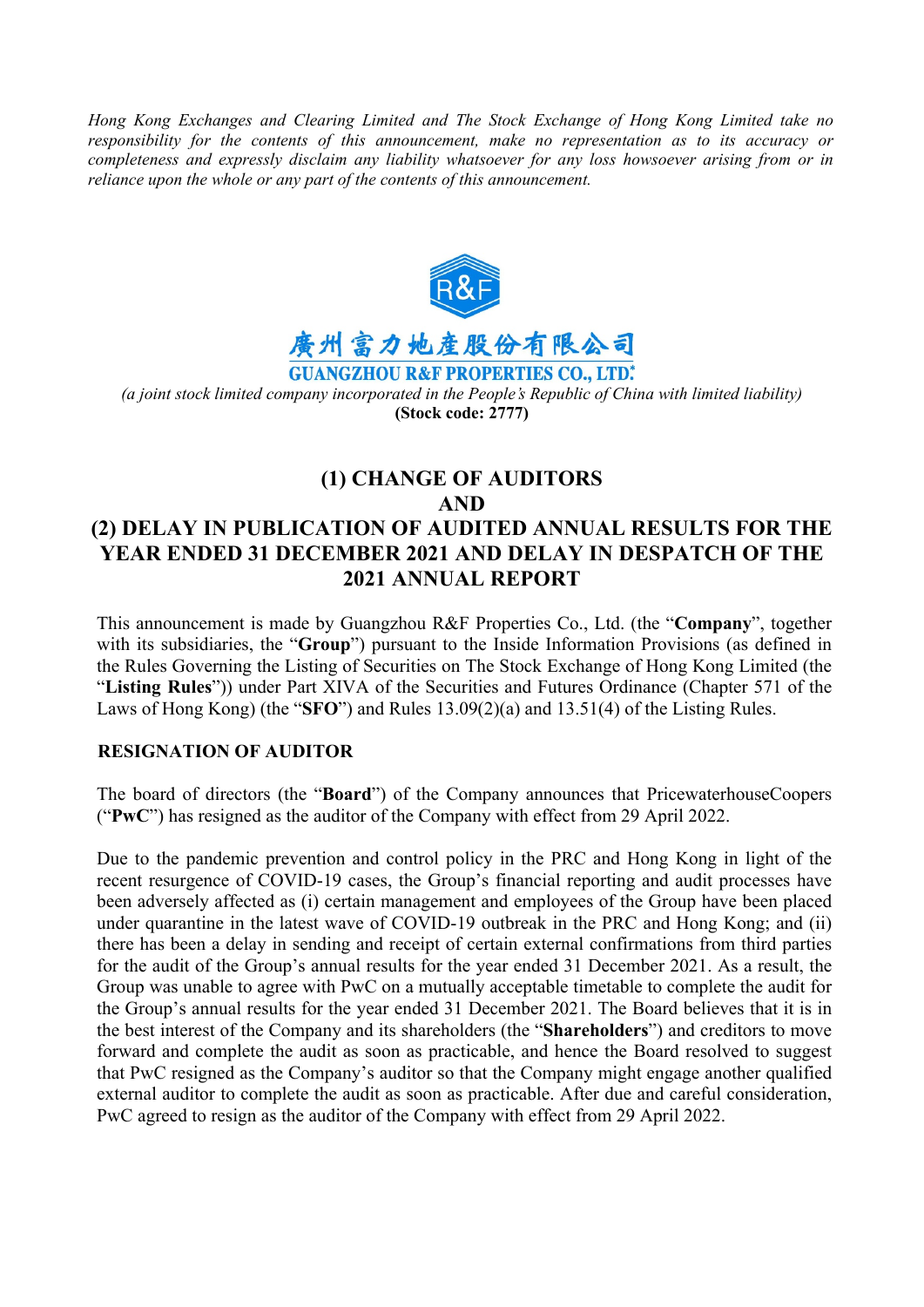PwC has stated in its resignation letter that it has not yet received the below information to enable it to complete all necessary audit procedures for the financial year ended 31 December 2021, including (a) the reply to certain bank confirmation and other audit confirmation, certain information to support the calculation for the impairment made by the Group in respect of the carrying value of certain completed properties held for sale and properties under development of the Group as at 31 December 2021, and further explanation and relevant supporting information for the basis of recognizing the deferred income tax assets as at 31 December 2021; and (b) further information on the status of fulfillment of contracts and refinancing arrangements of the Group's loans and other interest-bearing borrowings as well as further information on the Group's cash flow forecast for a period of not less than 12 months from 1 January 2022, which may affect the assessment on the presentation, going concern basis and relevant disclosures of the 2021 annual consolidated financial statements (collectively, the "**Relevant Matters**").

The Company takes the view that the Relevant Matters primarily involve outstanding information, confirmation and/or documents the availability of which has been delayed due to the COVID-19 pandemic, and the Group will revise the required cash flow forecast in due course based on the latest market situation. Subject to completion of audit, the Group's unaudited annual results for the year ended 31 December 2021 as announced on 31 March 2022 may or may not be subject to audit adjustment(s) and the Company will disclose the relevant details (if any) in its audited annual results announcement or other announcement(s) pursuant to the applicable Listing Rules. The Company has discussed the Relevant Matters with the audit committee of the Company (the "**Audit Committee**"). The Audit Committee agreed with the Company's view that the underlying issues associated with the Relevant Matters would not amount to audit issues which cannot be addressed for the purpose of the audit of the Group's annual results for the year ended 31 December 2021.

Save as disclosed above, the Board and the Audit Committee are not aware of any matter in connection with PwC's resignation which should be brought to the attention of the Shareholders or creditors of the Company.

The Board would like to take this opportunity to express its appreciation to PwC for its professional services rendered to the Company in the past years.

### **APPOINTMENT OF AUDITOR**

The Board, has resolved, on the recommendation of the Audit Committee, to propose the appointment of BDO Limited ("**BDO**") as the new auditor of the Company to fill the casual vacancy following the resignation of PwC and to hold office until the conclusion of the next general meeting of the Company. BDO's appointment will take effect upon completion of BDO's new client onboarding procedures. The Company will make a further announcement when such appointment takes effect.

# **DELAY IN PUBLICATION OF AUDITED ANNUAL RESULTS FOR THE YEAR ENDED 31 DECEMBER 2021 AND DELAY IN DESPATCH OF THE 2021 ANNUAL REPORT**

Reference is made to the Company's announcement dated 25 March 2022 in relation to, among other matters, the delay in publication of the audited annual results for the year ended 31 December 2021 (the "**2021 Audited Annual Results**") to a date falling on or before 30 April 2022.